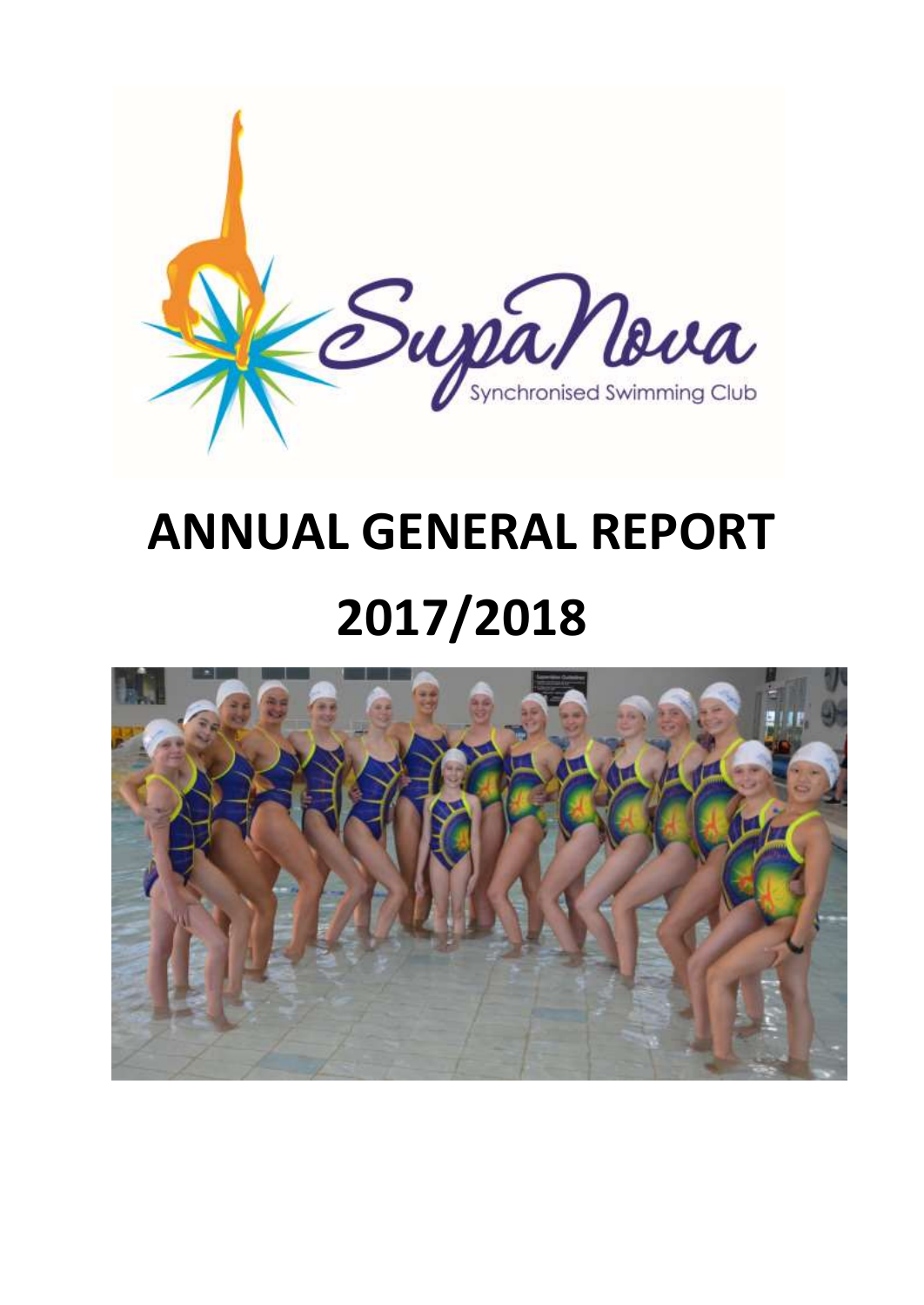## 1.0 INTRODUCTION

SupaNova was incorporated on 24 July 2015 and commenced operation with 18 National stream members based at LeisureFit Booragoon. By the beginning of the 2018/19 season on 01 May 2018 the club had increased to 60 athletes (Starburst, State Stream and National Stream). This Annual report covers the period from 01 June 2017 until 31 May 2018 (the end of SupaNova's financial year).

### 2.0 COMMITTEE MEMBERS

The following Committee Members have volunteered their valuable time to enable SupaNova to continue to grow and provide quality training to our athletes this past year. We thank them for their support of every member and stakeholder in SupaNova.

Note: This was the Committee structure from the 1 June 2017 to the AGM of 30 September 2017.

| <b>VOTING ROLE</b> | <b>FILLED BY</b>      |
|--------------------|-----------------------|
| President          | Lisa Galt             |
| Vice President     | Helen Hopewell        |
| Secretary          | <b>Tammie Crawley</b> |
| Treasurer          | Silvia Van Amersfoort |
| Director           | Claire Selsmark       |
| Director           | Alex Miller           |

| <b>NON-VOTING ROLE</b>          | <b>FILLED BY</b>                |
|---------------------------------|---------------------------------|
| Uniform Coordinator             | Emma Gerovich                   |
| <b>Fundraising Coordinators</b> | Tammie Crawley<br>Emma Gerovich |
| <b>Travel Coordinators</b>      | Helen Hopewell<br>Ye Zhang      |

Note: This was the Committee structure from 30 September 2017 through to 31 May 2018.

| <b>VOTING ROLE</b> | <b>FILLED BY</b>      |
|--------------------|-----------------------|
| President          | Lisa Galt             |
| Vice President     | <b>Tammie Crawley</b> |
| Secretary          | Peta Copley           |
| Treasurer          | Silvia Van Amersfoort |
| Director           | Harry Plange          |
| Director           | Manik Pujara          |

| <b>NON-VOTING ROLE</b>          | <b>FILLED BY</b>                |
|---------------------------------|---------------------------------|
| <b>Uniform Coordinator</b>      | Emma Gerovich                   |
| <b>Fundraising Coordinators</b> | Tammie Crawley (until Jan 2018) |
|                                 | Emma Gerovich (until Jan 2018)  |
| <b>Travel Coordinators</b>      | Helen Hopewell                  |
|                                 | Ye Zhang                        |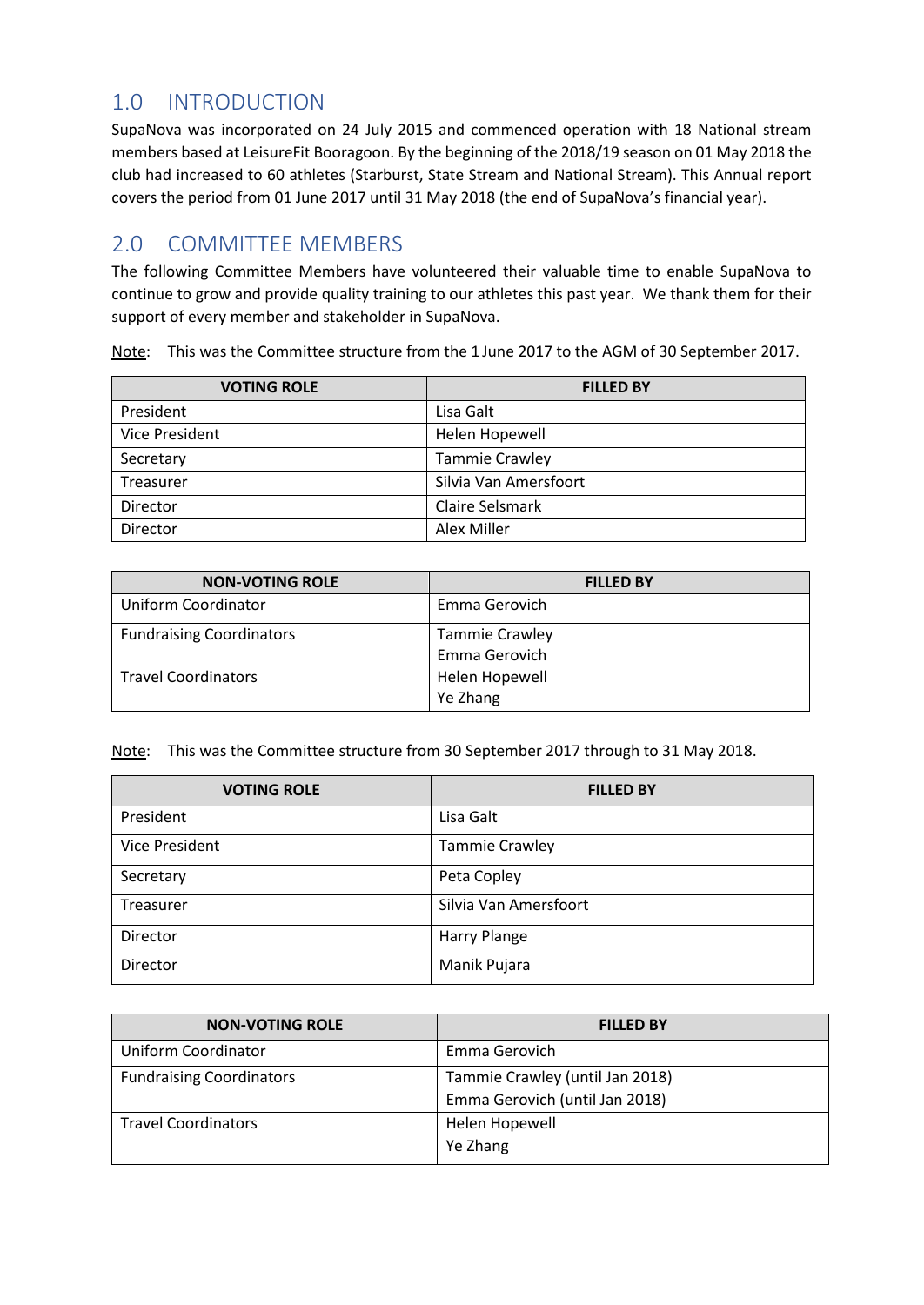#### 2.1 Junior Committee

The Junior Committee are called on to assist with the organisation of raffles and social events throughout the season. These girls are also valuable volunteers at fundraising events.

- Alessandra Ho;
- Kazia Zenke;
- Hannah Burkhill; and
- Celeste Johns.

## 3.0 TEAM OF COACHES

Coaches who contributed to SupaNova's success in 2017/18 include:

- Amber-Rose Stackpole (Head Coach)
- Amanda Johns (Head Coach Recreational until Jan 2018)
- Amie Thompson (Head Coach Recreational from Jan 2018)
- Danielle Kettlewell
- Alessandra Ho
- Hannah Burkhill
- Kazia Zenke
- Tiffany Wheatley
- Ethan Calleja
- Monica Balboa
- Charlotte Williams

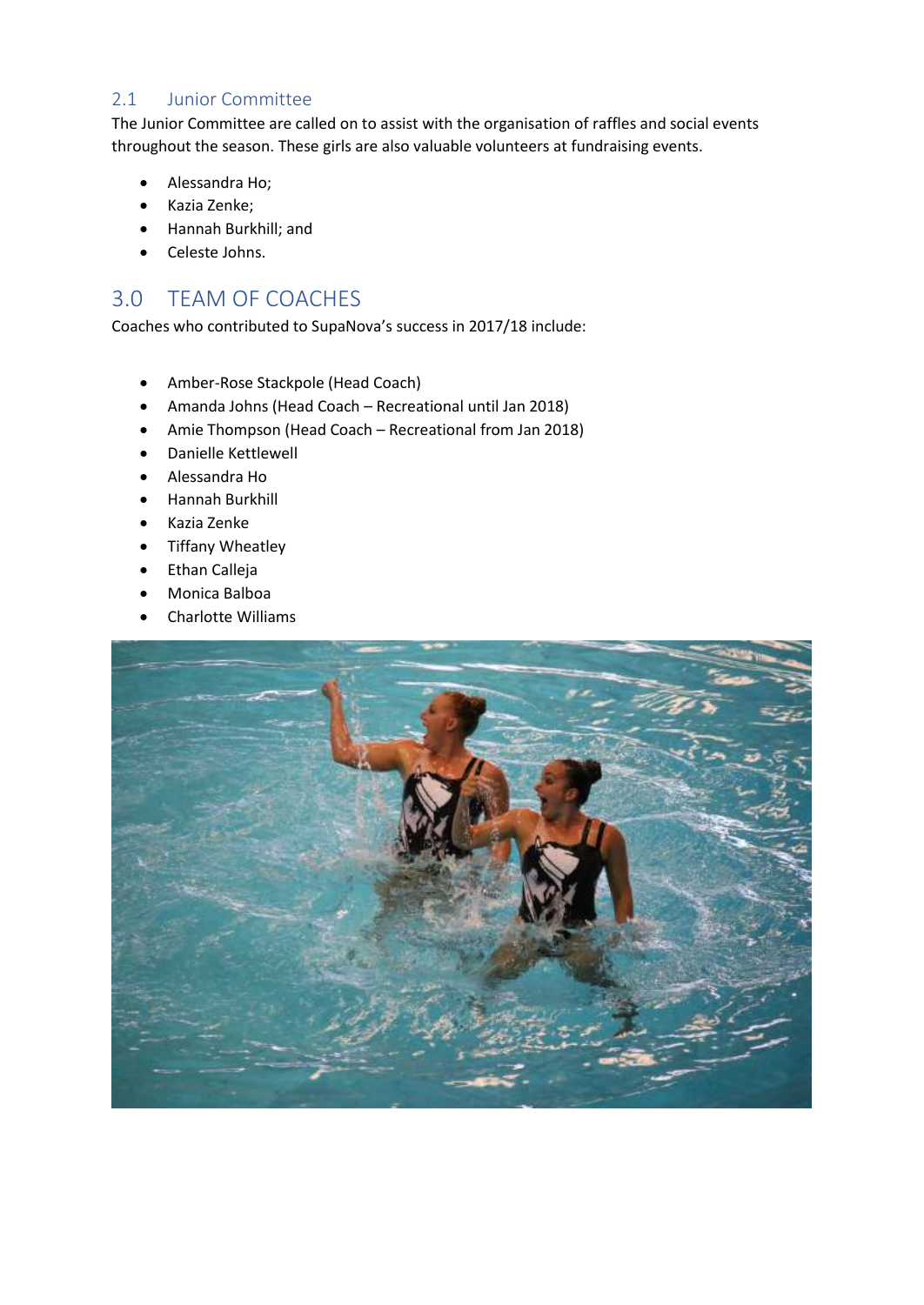# 4.0 ATHLETE NUMBERS

| <b>AGE GROUP</b>      | <b>STREAM</b>       | NO.            | <b>COMMENT</b> |
|-----------------------|---------------------|----------------|----------------|
| <b>Masters</b>        | National            | 1              |                |
| Open                  | National            | $\overline{2}$ |                |
| Junior                | National            | 5              |                |
| $13 - 15$             | National            | 7              |                |
| $13 +$                | <b>State</b>        | 4              |                |
| 12 <sub>U</sub>       | National            | 6              |                |
| <b>12U</b>            | <b>State</b>        | 6              |                |
| 10U                   | <b>State</b>        | 3              |                |
| StarBurst - Booragoon | Recreational        | 3              |                |
| StarBurst - Booragoon | <b>Rec Advanced</b> | 1              |                |
| StarBurst-Cockburn    | Recreational        | $\overline{2}$ | New location   |
| StarBurst-Cockburn    | Rec Advanced        | $\overline{2}$ |                |
| StarBurst - AquaLife  | Recreational        | 2              |                |
|                       | <b>TOTAL</b>        | 44             |                |

JUNE 2017

#### MAY 2018

| <b>AGE GROUP</b>      | <b>STREAM</b> | NO. | <b>COMMENT</b> |
|-----------------------|---------------|-----|----------------|
| <b>Masters</b>        | National      | 0   |                |
| Open                  | National      | 6   |                |
| Junior                | National      | 3   |                |
| $13 - 15$             | National      | 8   | 2 under trial  |
| $13 +$                | State         | 9   | 5 under trial  |
| 12U                   | National      | 13  | 9 under trial  |
| 12U                   | State         | 4   | 3 under trial  |
| <b>10U</b>            | State         | 2   | 2 under trial  |
| StarBurst - Booragoon | Recreational  | 8   |                |
| StarBurst - Booragoon | Rec Advanced  | 2   |                |
| StarBurst-Cockburn    | Recreational  | 3   |                |
| StarBurst - Riverton  | Recreational  | 3   |                |
|                       | <b>TOTAL</b>  | 61  |                |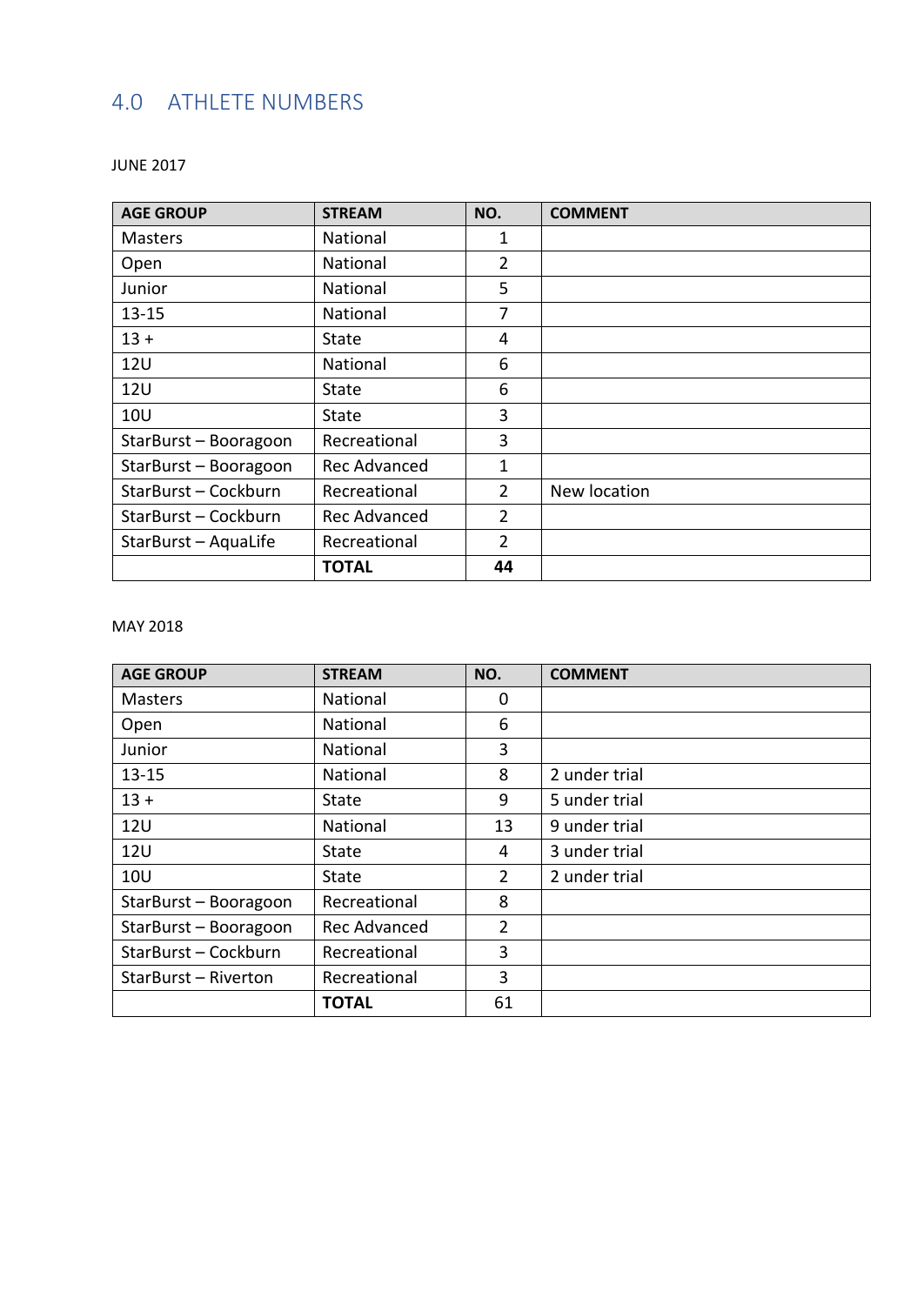## 5.0 KEY ACTIVITIES AND ACHIEVEMENTS

#### 5.1 Executive Committee

The following key achievements were made in the 2017/18 financial year by the Committee:

- 1. Recruiting and developing coaches for the Competitive and Non-Competitive Programs;
- 2. Athletes training at HBF Stadium prior to State and National Championships;
- 3. Stability of the training schedule, consistency of monthly fees and intake points;
- 4. Complimentary training during the 2017/2018 pre-season;
- 5. Continuing the growth of the clubs Bathers Library;
- 6. HUGE SupaNova advertising sign erected at LeisureFit Booragoon;
- 7. Establishing school holiday camps for recreational athletes; and
- 8. Fundraising efforts to reduce/eliminate the cost of attending the State and Nationals Championships.

#### 5.2 SupaNova Athlete Achievements:

The following key achievements were made by SupaNova athletes in the 2017/2018 year:

| June 2017                  | SupaNova athletes Amie Thompson and Kazia     |
|----------------------------|-----------------------------------------------|
|                            | Zenke and SupaNova coach Danielle Ketllewell  |
|                            | compete at the Synchronised Swimming World    |
|                            | Series in Spain in the Senior National Team   |
| <b>July 2017</b>           | SupaNova athletes Amie Thompson and Kazia     |
|                            | Zenke and SupaNova coach Danielle Ketllewell  |
|                            | compete at FINA World Championships in        |
|                            | <b>Budapest in the Senior National Team</b>   |
| August 2017                | SupaNova athletes Thirsa Van Amersfoort and   |
|                            | Celeste Johns compete at the 2017 COMEN Cup   |
|                            | in Portugal in the 13-15 National Team        |
|                            |                                               |
|                            | SupaNova Master Esther Bubrik competes at the |
|                            | FINA Masters in Budapest.                     |
| September 2017             | Three SupaNova Juniors receive 2017 Melville  |
|                            | Youth Sports Scholarships - Hannah Burkhill,  |
|                            | Kazia Zenke and Alessandra Ho.                |
| October 2017               | Amie Thompson wins Elite Sportsperson of the  |
|                            | Year at Murdoch University                    |
| December 2017/January 2018 | SupaNova runs it's first SupaNova SupaStar    |
|                            | Summer Camps in Fremantle, Cockburn,          |
|                            | Warnbro and Booragoon                         |
| January 2018               | SupaNova 13-15 National Stream Athletes       |
|                            | participate in the Hydrodome Project for the  |
|                            | 2018 Mandurah Stretch Arts Festival           |
|                            | Three SupaNova members attend FINA Judging    |
|                            | course in Canberra                            |
|                            |                                               |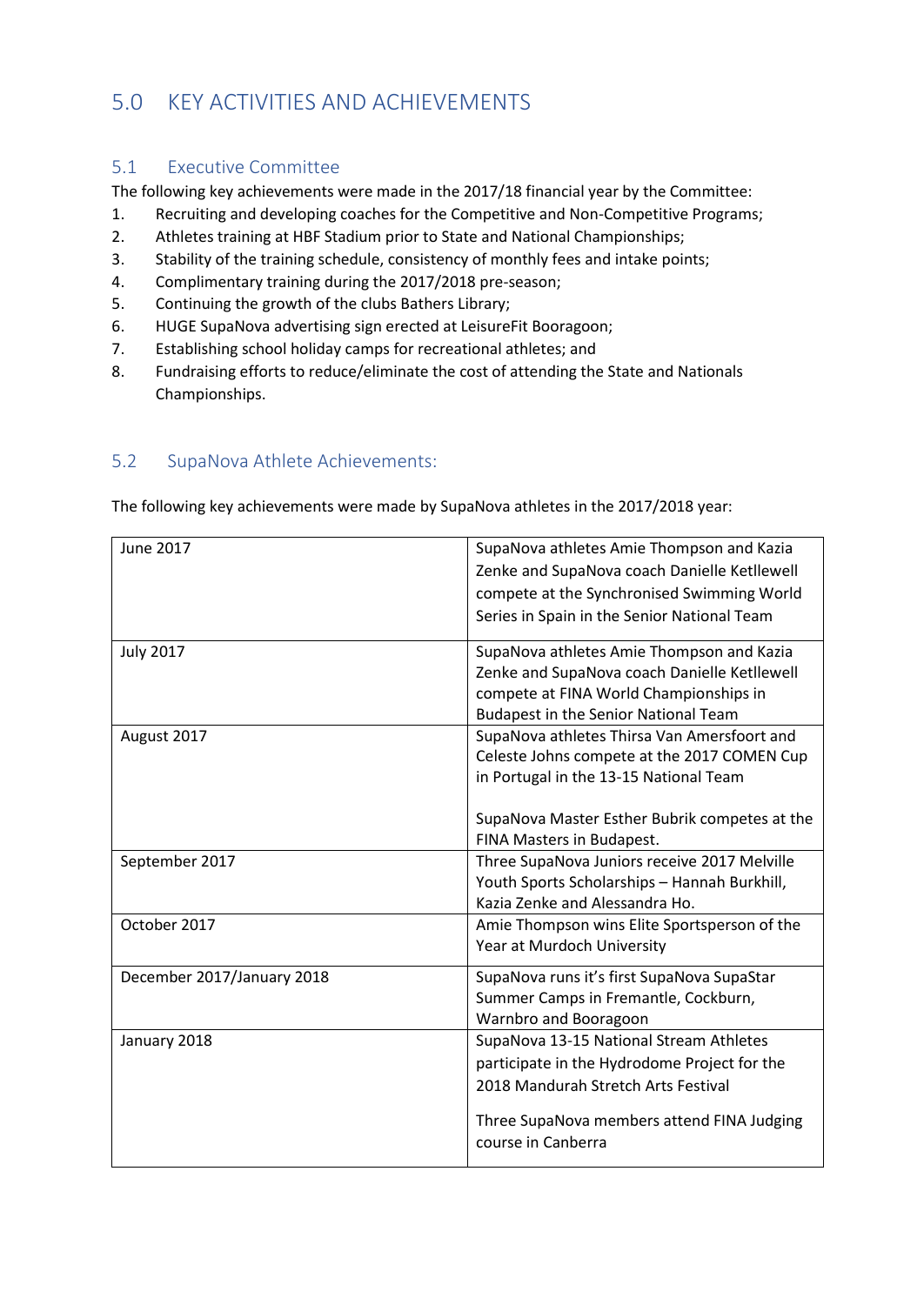| February 2018     | Celeste Johns selected for Junior National Team                               |
|-------------------|-------------------------------------------------------------------------------|
|                   | Alessandra Ho selected for both Junior and                                    |
|                   | <b>Senior National Teams</b>                                                  |
|                   | SupaNova coaches and athletes Danielle                                        |
|                   | Kettlewell, Amie Thompson and Kazia Zenke are,                                |
|                   | nominees for the 2017 RAC WA Sports Star and                                  |
|                   | Junior Sports Star Awards                                                     |
| <b>March 2018</b> | Hannah Burkhill wins the Marsea Nelson<br>Award at the WA State Championships |
| April 2018        | SupaNova places $3rd$ out of 12 Clubs in the                                  |
|                   | Australian Synchronised Swimming Open and                                     |
|                   | Age Group National Championships                                              |
|                   |                                                                               |

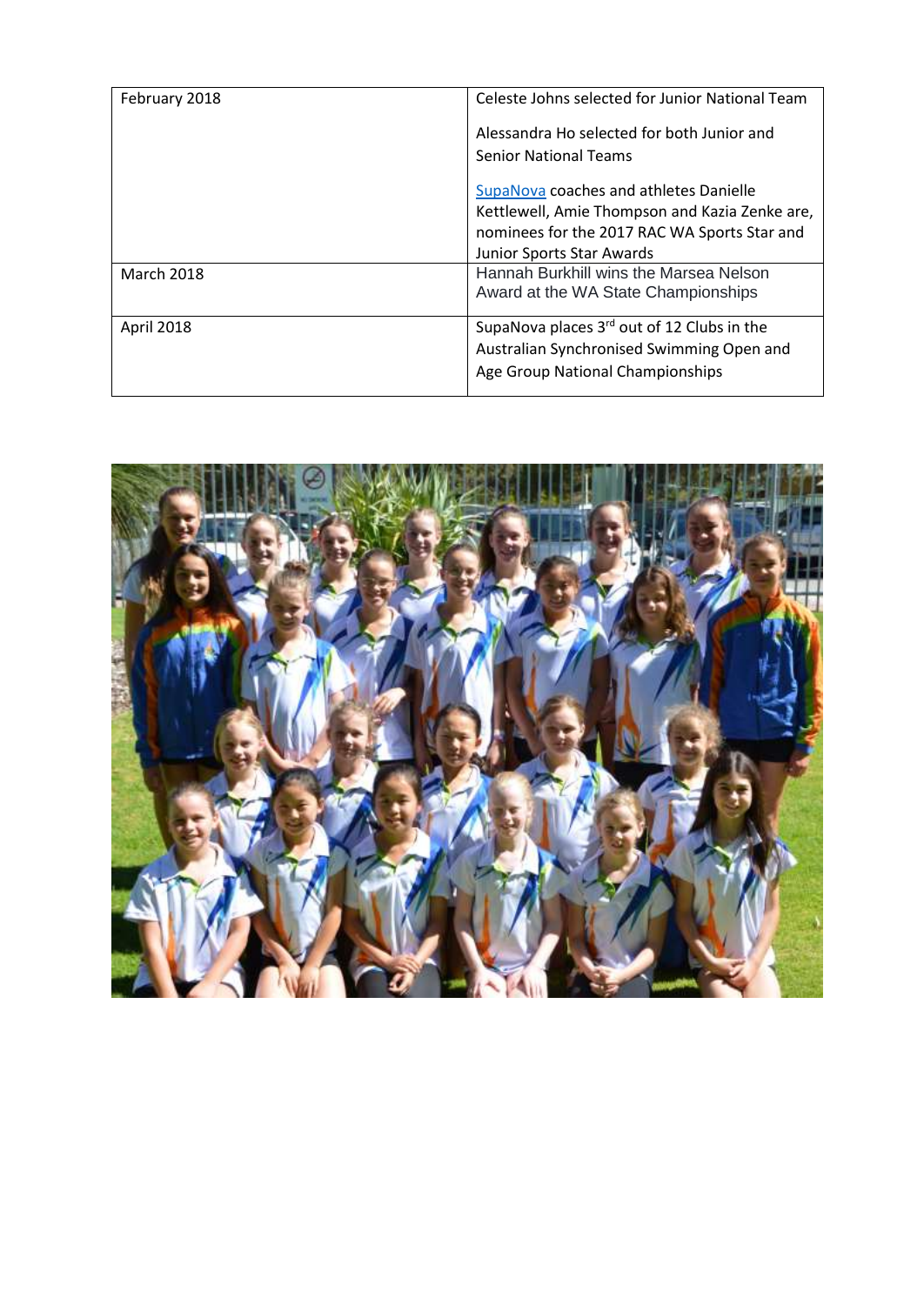5.3 Australian National Open and Age Group Synchronised Swimming Championships 2018

# Results:

SupaNova placed 3<sup>rd</sup> out of 12 Australian Clubs

| <b>Senior Athletes</b> | 13-15 Athletes               |
|------------------------|------------------------------|
| Solo - Silver          | Team – Silver                |
| Solo $-6th$            | Duet $-4$ <sup>th</sup>      |
|                        | $Solo - 5th$                 |
| <b>Junior Athletes</b> |                              |
| Team - Silver          | <b>12 and Under Athletes</b> |
| Duet - Silver          | Team – Bronze                |
| Solo – 4th             | Duet - Silver                |
| Combo $-4th$           | $Solo - 4th$                 |